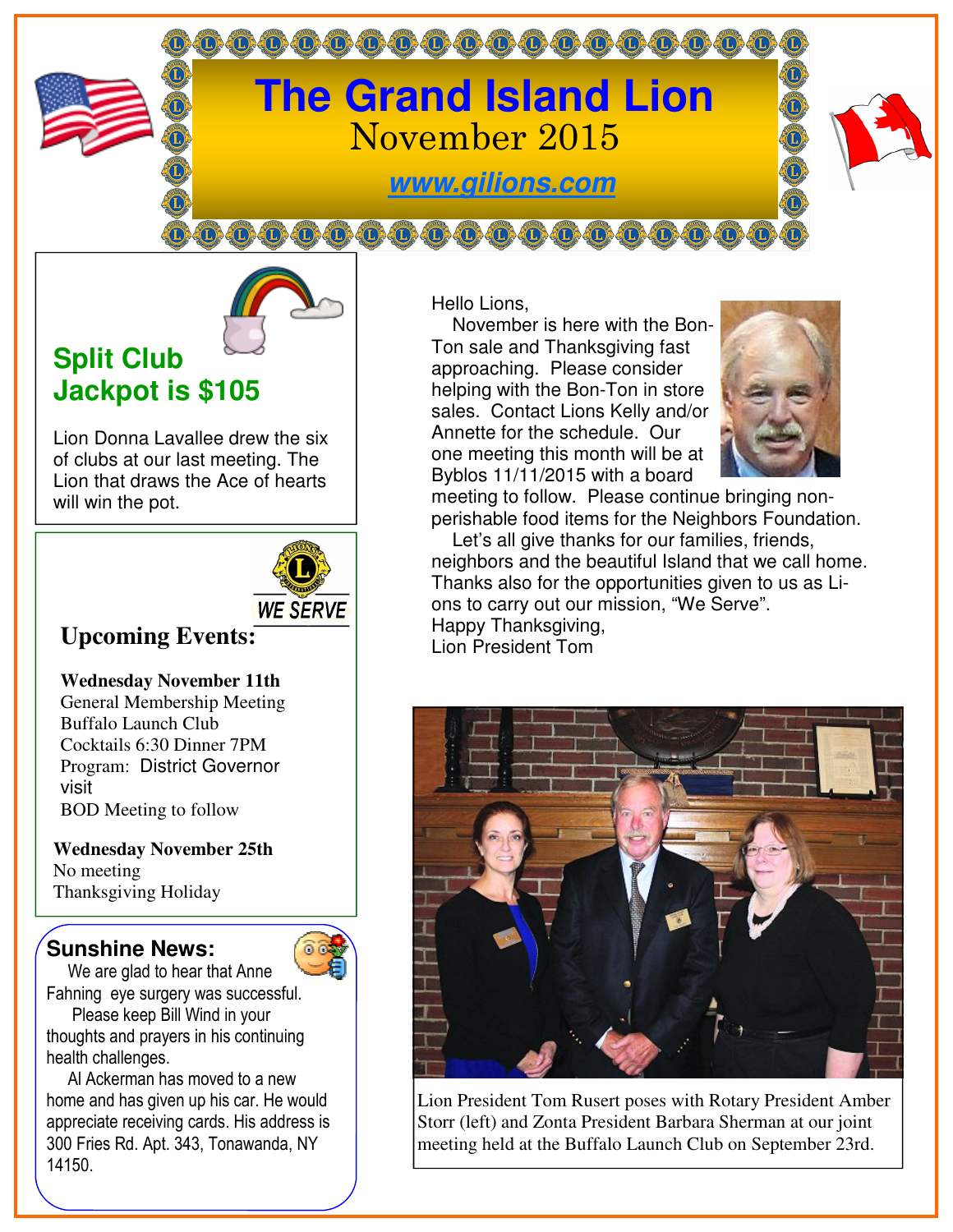## **November Reflections**

 We celebrate Veterans Day and Thanksgiving Day this month. We are grateful for the Military men and women whose sacrifices allow us to vote, speak freely, and live in a democracy. We are grateful for the like minded people who embrace the ideals of Lionism who work together to meet community needs. We are grateful for the friendships we develop as Lions. It is a pleasure And a privilege to know and to work with the talented and generous People who are the members of the Grand Island Lions Club. God bless all!

Henry and Annette Lobl



Red Cross Super Volunteer and Town of Niagara Lion Mike Hoplight was the guest speaker at the Grand Island Lions dinner meeting held on October 28th at the Buffalo Launch Club. Lion Mike described the plight of the over 6000 homeless veterans in our area and how the program he is a part of helps make their lives a little bit more comfortable. Our Lions Club responded by donating bags of health care items for the Red Cross Program. Shown from left to right, and holding donated items, are Lion Mike, Lions Paul Bassette, President Tom Rusert, Dave Chervinsky, Fred Ruocco, and Zone Chair and Pendleton Lion Jeff Jarvis.